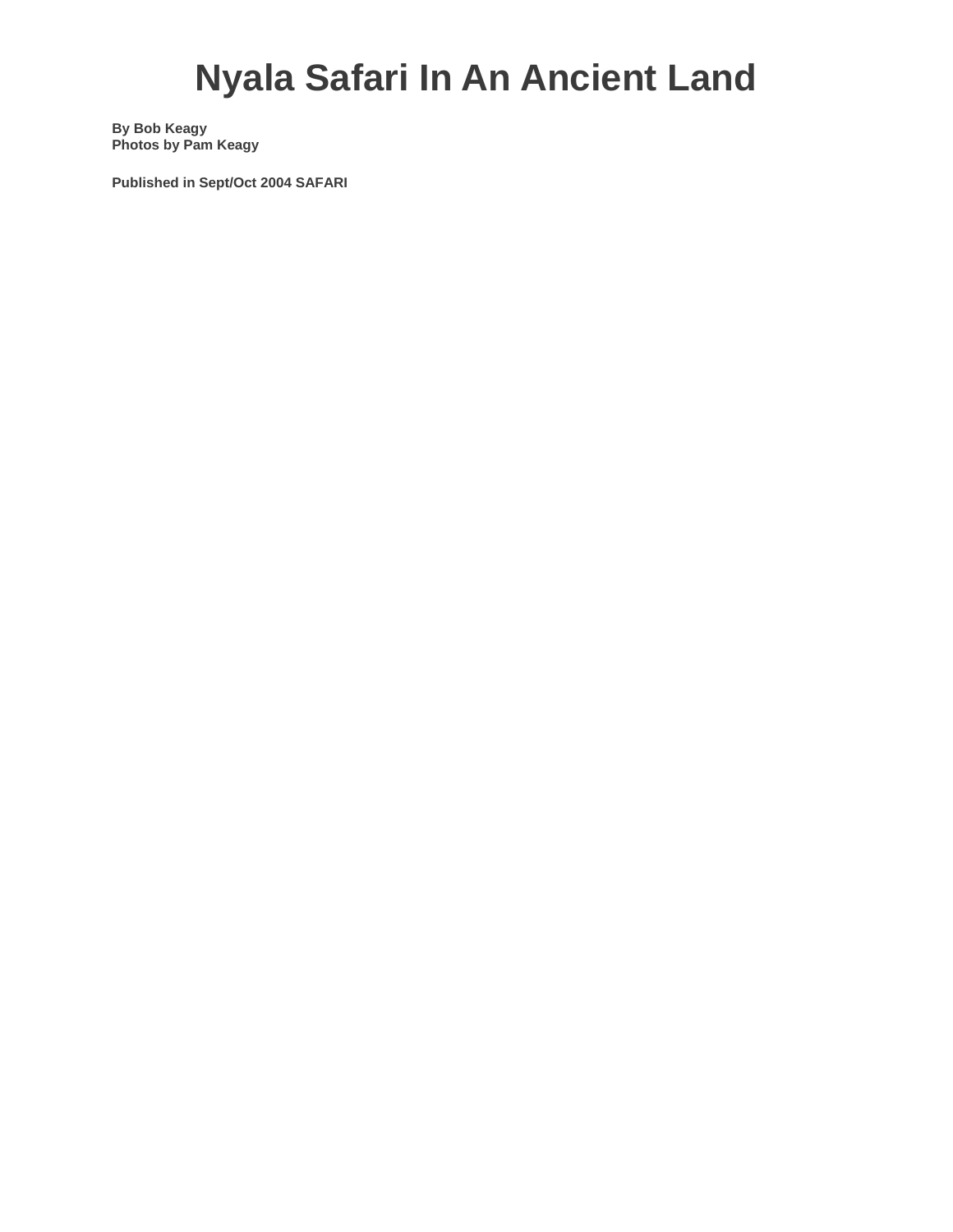I dutifully got my shooting sticks in place. It was a 100-yard shot, roughly 45 degrees uphill. Additionally, I would have to skim – and not hit – the edge of the tree in order to slip the .340 into the nyala's brisket and heart. The obvious challenge was to get the shot as close as possible to the tree without touching it to avoid deflecting the shot. One of the trackers assisted me by putting his knee under my left elbow, providing additional support. I had a good sight picture.

Jason said, "Shoot," and I squeezed off the Weatherby .340.

## Among the Eucalyptus

Spiral-horned antelope are unusually difficult animals to hunt. They are quite intelligent, extremely alert and often found in challenging terrain. This family comprises the elusive and rare sitatunga, unbelievably beautiful bongo, huge but furtive Lord Derby eland and the mountain nyala, found only in Ethiopia. I had specimens of the first three but lacked the last.

My wife Pam and I attended the 2001 SCI Convention. While there, we spoke with Nassos Roussos of Ethiopian Rift Valley Safaris as well as his 25-year-old son, Jason. Nassos is, to my mind, the "dean" of Ethiopian hunting, especially when it comes to mountain nyala. Pam and I were impressed by their expertise, knowledge and confidence, as well as their evident enthusiasm for the beautiful mountain nyala.

Their U.S. booking agent, Rich Elliott, assured us he would arrange for our licenses, assist in air reservations and advise us on visas, gun import permits and other details. We liked Ethiopian Rift Valley Safaris so much that we booked a 21-day mountain nyala hunt that also offered a three-day Omo Valley add-on.

We left San Francisco toward the end of October 2003, bound initially for Frankfurt. We continued on to Cairo and then to Addis Ababa, our final destination. There, Jason promptly met us and delivered us to the Saudi-built Addis Ababa Sheraton (which simply has to be seen to be believed).

Jason picked us up early the next morning, and we began our four-hour drive to the Arsi Mountains/Munessa concession. As we drove, we got to know him a bit better. We quickly realized he would be an excellent and perceptive guide and a fine and cheerful companion. We also discovered that Jason was a trained wildlife biologist and avid photographer (who we hoped would help Pam take some truly stunning photos).

Shortly after midday, we arrived at the tented camp that would be our base for both mountain nyala and Menelik bushbuck, also uniquely indigenous to Ethiopia. The camp consisted of four tents set in a stand of pine and eucalyptus



**Women and children in a neolithic Karo village. The majority of the men carried AK-47s. Bullets are sometimes used as currency**.



**Ethiopian priests have kept Christianity vibrant for almost 2,000 years.**



**This cruciform church is carved from a huge granite boulder and is accessed by carved stone steps that descend 70 or 80 feet to entry level.**

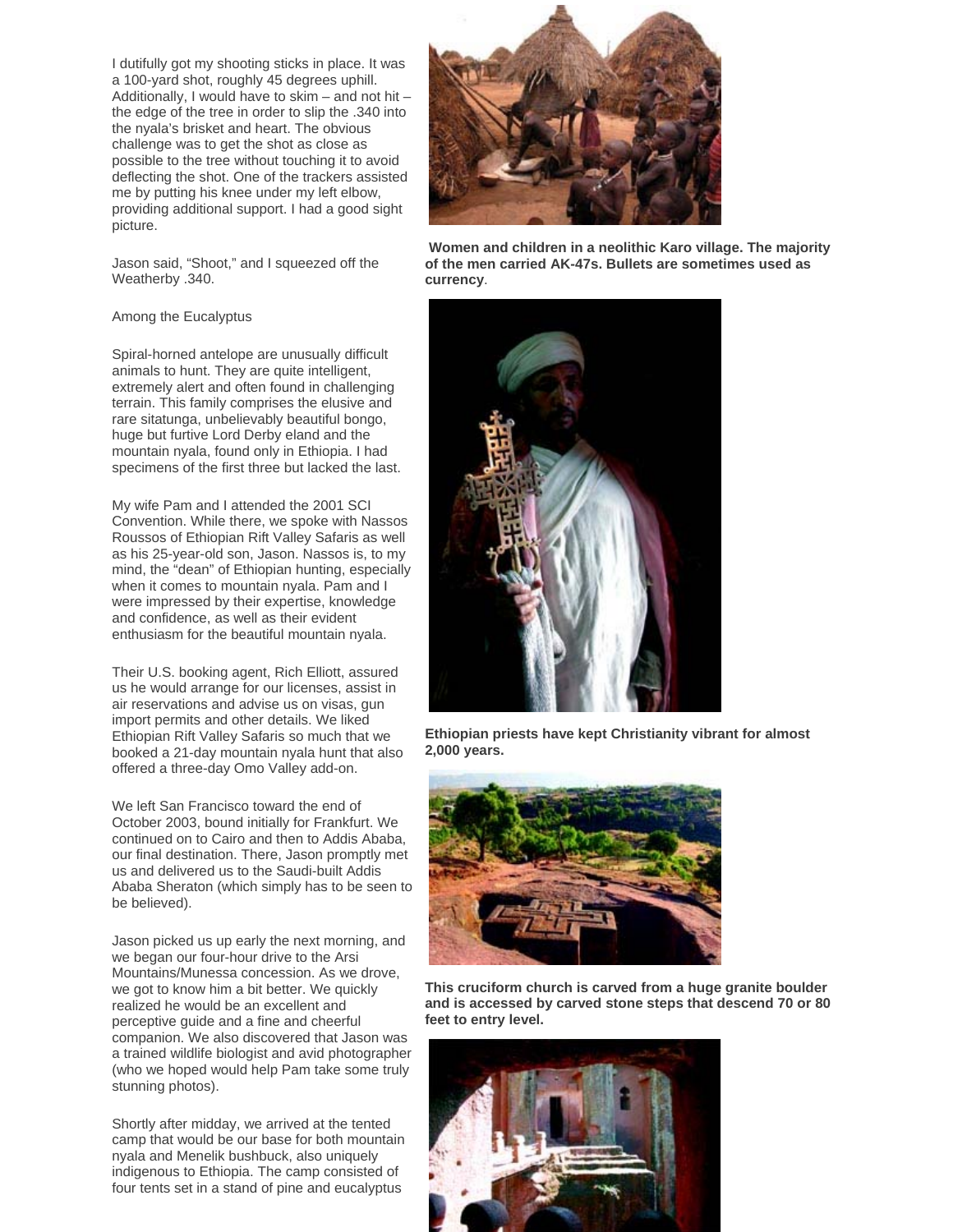trees. Our tent was clean and neat, with roll-up canvas windows, comfortable cots and a bath area directly behind. The dining and cook tents were nearby, along with Jason's sleeping quarters. A large campfire was centrally located. The camp's overall quality appeared excellent and, due to the piney mountain environment, it reminded me a good deal of a typical North American elk camp.

## **The First Curl**

Mountain nyala are both nocturnal and diurnal, so our hunting days began at 4:15 a.m. After a quick breakfast, we would drive to a point one or two miles from that day's glassing point and walk silently up the mountain in the dark. Flashlights were essential until the first glimmer of dawn allowed us to put them away.

After arriving at our day's glassing point, which often overlooked a salt lick, Jason would send scouts out along all the adjacent ridgelines to check any likely areas. We often spotted small groups of females, along with an occasional young bull or two. However, they were nothing to really throw a stalk on.

Because all the game was bedded down by 11 o'clock or so, we always returned to base, enjoyed a leisurely lunch and then went back out in the afternoon. The likelihood of stumbling upon a big nyala in the waning afternoon was not great, so our afternoon emphasis centered on Menelik bushbuck (unfortunately, we passed up a dandy on the first day).

On the sixth day, we decided to try a slightly different area and left camp very early. We hunted parallel to a beautiful little stream that danced artfully over granite boulders. Our trail followed the stream.

We were making a small turn when Jason urgently whispered, "Down!"

We instantly knelt down in the foliage while Jason and the trackers peered intently up a slope. I, too, spotted the bighorned male nyala as he, in turn, observed us from behind a large tree. I couldn't tell how big he was because he was staring straight at me. In fact, all I could really make out was the first curl.

Jason whispered, "Get ready!" I quickly set up my shooting sticks, prepared for the shot, aimed and squeezed the trigger.

One of the few problems with a .340 Weatherby is that between the recoil and muzzle blast, you lose your target for a fraction of a second. I cranked another .340 into the chamber and caught sight of the nyala, bolting along the slope and already 150 yards away. He suddenly disappeared.

"He's down!" Jason yelled.

I joined the jubilant crowd at the creek bottom, where the bull nyala had fallen into 12 inches of ice-cold water. Jason and the trackers were beside themselves with satisfaction. I didn't know how big an nyala had to be to elicit this sort of wild rejoicing, but I had a feeling it must be really, really big.

And he was. I looked at his wonderful, lyre-shaped horns and realized they were bigger than anything I'd ever seen. At 38 inches, they were among the largest taken in all of Ethiopia in many a year.

**Into the Omo**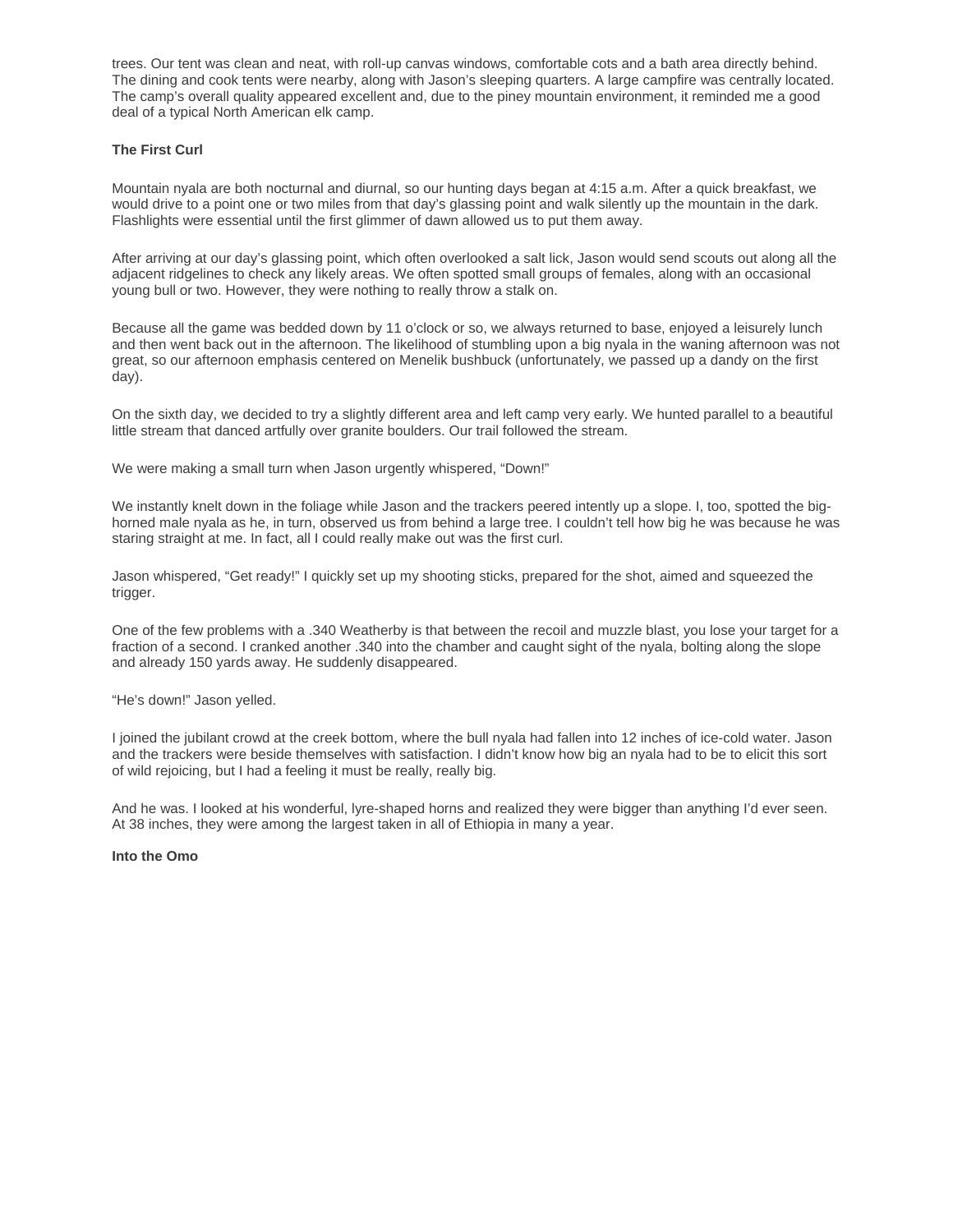After skinning the nyala, the trackers arranged for a mule to pack out the meat. We hiked the couple of miles back down the trail to the Land Cruiser and were back at camp by noontime. We hoped some of our monumental luck would hang around while we hunted bushbuck. We hiked and hiked – to no avail.

Jason informed us that the charter aircraft for Omo was available only at certain times. As a result, we decided to take advantage of an aircraft availability and broke camp. We could always return to Munessa for bushbuck at a later time.

We returned to Addis Ababa and then flew out to the Omo Valley via a chartered Caravan. The flight began over the farmland surrounding Addis, but the checkerboard topography soon gave way to rugged, mountainous country. Slowly, the terrain flattened, and then the wide, green Omo Valley, a World Heritage site, materialized. It is on the Kenyan border and is reminiscent of a location from Out of Africa – absolutely beautiful.

Ethiopian Rift Valley Safaris' Omo Valley camp is permanent and comprises concrete bungalows with en suite baths, thatched roofs, well-tended walkways, a veranda that overlooks the roiling, rushing Omo River, and a dining hall. The site is well-shaded because the Omo can be unbearably hot.

The Omo is famed for its variety of antelope, including lesser kudu, northern Grant gazelle, gerenuk and tiang (as well as buffalo in some areas). Lesser kudu are usually hunted in the foothills, with spotting accomplished from ridges. They are creatures of heavy cover, but we were informed that a few were seen in the riverine brush adjacent to camp. We decided to cruise the brushy areas, even though the odds of spotting kudu weren't good. We rolled along through the brush or hiked along old logging roads.

Lesser kudu are notoriously difficult. When we finally located one, I made an impossibly quick shot through a screen of thornbush. The .340 was true, however, and I downed the kudu bull of my fondest dreams. He was a heavy, old battler with worn-down tips, torn ears and scars on his flanks. At 30 inches, he wasn't the biggest lesser kudu in the books, but oh, boy did he have character!

We interspersed our Omo adventure with some great fishing in a lake near camp. The Nile perch weren't biting, but big, ugly African catfish were. The boat bottom was soon writhing and wriggling with dozens of indignant, struggling catfish. Jason vainly tried to put them in a closed area under the seat, but there were simply too many fish. Laughing, we kept a few for a tasty, crispy catfish-fry dinner and gave the rest to the villagers.

We took wonderful specimens of northern Grant gazelle and Guenther dik-dik and photographed gerenuk and endless tiang. We were also able to get striking pictures as unseasonable rains cooled and cleaned the landscape, bringing its colors into sharp contrast.

We returned to Addis Ababa after a full week in the Omo and then drove back to the Munessa concession for the elusive and notably uncooperative Menelik bushbuck. It is found only in Ethiopia and is much darker than other bushbucks. This time, luck was on our side. We got a dandy, gold-medal specimen with a snap shot on the first afternoon.

Counting zeroing-in shots, I fired my trusty .340 Weatherby nine times during this trip, while Pam took more than 5,000 digital images. I began to wonder who had gotten the better deal. In fact, it would be difficult to overstate just how well this hunt had gone –



**The Omo Valley is a World Heritage site. The tall, chimney-like structure is a huge termite mound.**



**This is one of the finest mountain nyalas taken in Ethiopia in many a year.**



**A truly stunning old lesser kudu. Note its brightly striped coat and heavy horns – a fine trophy.**



**The color of the mountain nyala is**